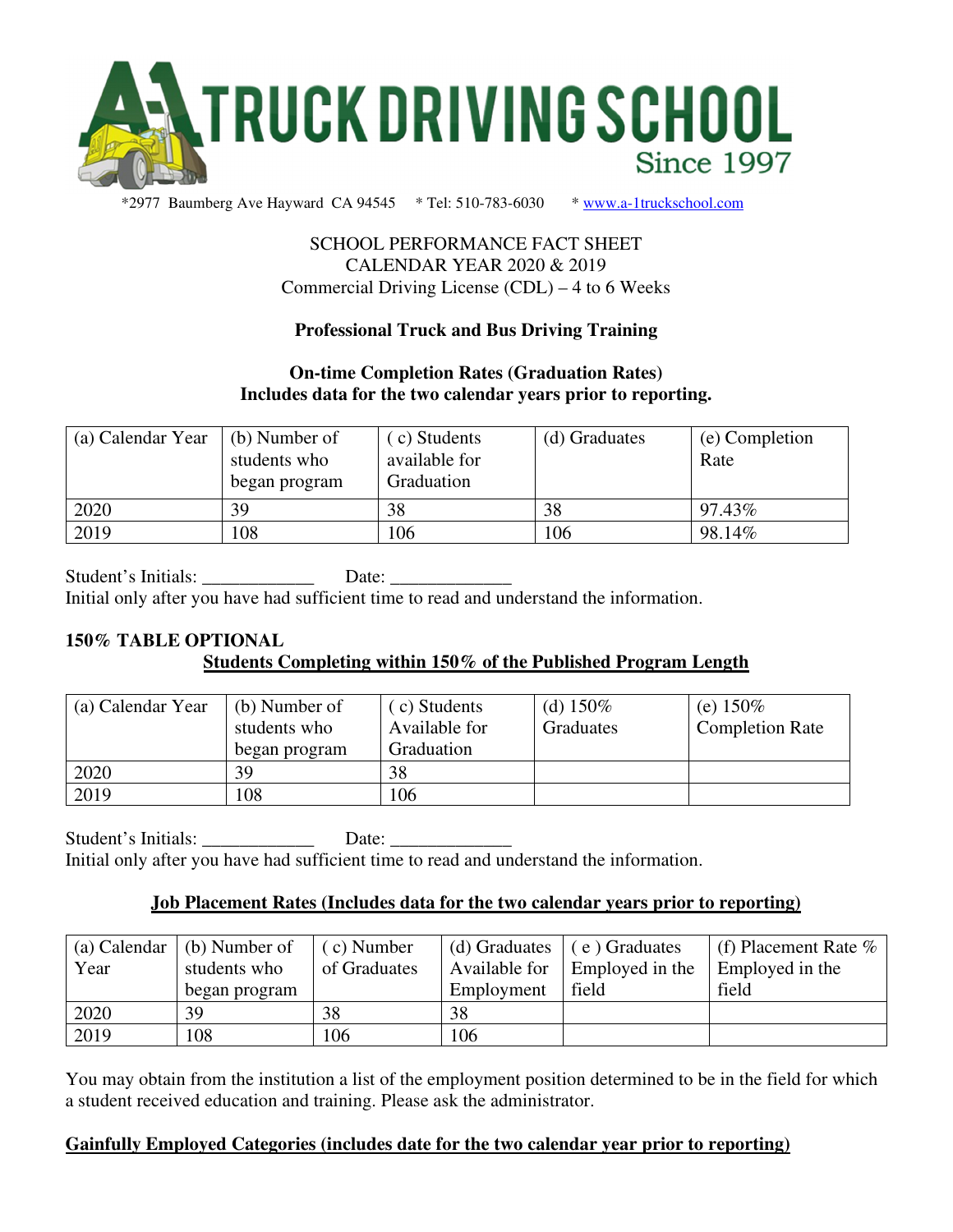

# **Part-Time vs Full-Time Employment**

| (a)<br>Calendar<br>Year | (b) Graduate employed<br>in the Field 20-29<br>Hours per week | (c) Graduates<br>Employed in the Field at<br>least 30 Hours per week | (d) Total Graduates<br>Employed in the<br>Field |
|-------------------------|---------------------------------------------------------------|----------------------------------------------------------------------|-------------------------------------------------|
| 2020                    | N/A                                                           | N/A                                                                  | N/A                                             |
| 2019                    | N/A                                                           | N/A                                                                  | N/A                                             |

### **Single Position vs Concurrent Aggrregated Position**

| (a)<br>Calendar<br>Year | (b) Graduates<br>Employed in the Field<br>in a Single position | (c) Graduates<br>Employed in the Field in<br><b>Concurrent Aggregated</b><br>positions | (d) Total Graduates<br>Employed in the<br>Field |
|-------------------------|----------------------------------------------------------------|----------------------------------------------------------------------------------------|-------------------------------------------------|
| 2020                    | N/A                                                            |                                                                                        | N/A                                             |
| 2019                    | N/A                                                            |                                                                                        | N/A                                             |

## **Self-Employed/Freelance Positions**

| (a)<br>Calendar<br>Year | (b) Graduates Employed who<br>are Self-Employed or working<br>Freelance | (c) Total Graduates<br>Employed in the Field |
|-------------------------|-------------------------------------------------------------------------|----------------------------------------------|
| 2020                    | N/A                                                                     | N/A                                          |
| 2019                    | N/A                                                                     | N/A                                          |

## **Institutional Employment**

| (a)      | (b) Graduates Employed who are        | (c) Total   |
|----------|---------------------------------------|-------------|
| Calendar | Employed by the institution, an       | Graduates   |
| Year     | Employer owned by the Institution, or | Employed in |
|          | an Employer who shares Ownership      | the Field   |
|          | with the institution                  |             |
| 2020     | N/A                                   | N/A         |
| 2019     | N/A                                   | N/A         |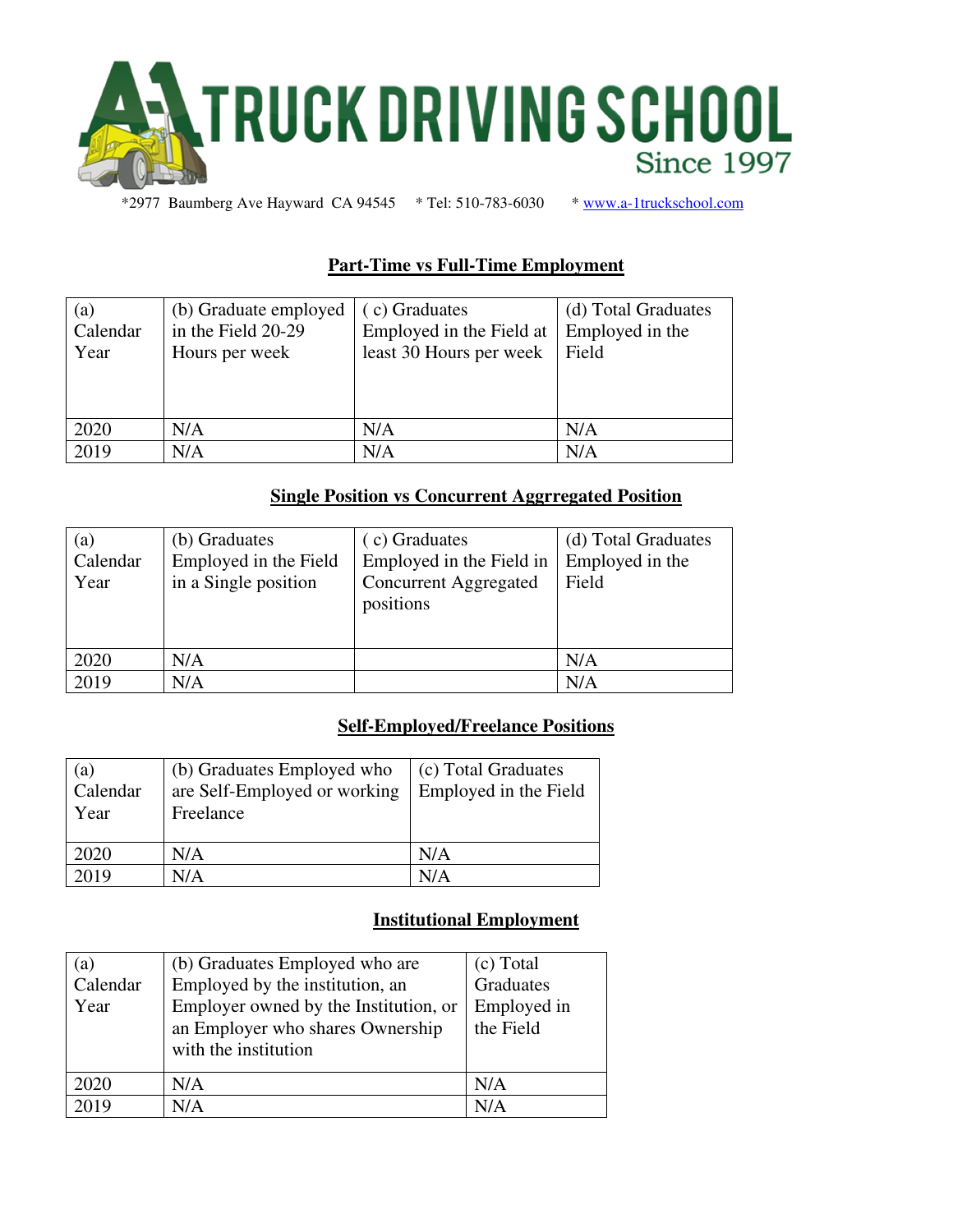

Student's Initials: \_\_\_\_\_\_\_\_\_\_\_\_ Date: \_\_\_\_\_\_\_\_\_\_\_\_\_

Initial only after you have had sufficient time to read and understand the information.

## **If the majority of graduates from this program obtain jobs in self-employment or freelance work add:**

**This program may result in freelance or self-employment.** 

- **The work available to graduates of this program may be freelance or self-employment.**
- **This type of work may not be consistent.**
- **The period of employment can range from one day to weeks to several months.**
- **Hours worked in a day or week may be more or less than the traditional 8 hour work day or 40 hour work week.**
- **You can expect to spend unpaid time expanding your networks, advertising, promoting your services, or honing your skills.**
- **Once graduates begin to work freelance or are self-employed, they will be asked to provide documentation that they are employed as such so that they may be counted as placed for our job placement records.**
- **Students initialing this disclosure understand they either a majority or all of this school's graduates are employed in this manner and understand what comprises this work style.**

Student's Initials: Date: Initial only after you have had sufficient time to read and understand the information.

## **License Examination Passage Rates (includes date for the two calendar years prior to reporting)**

| (a) First | $(b)$ Date   | (c) Number of | (d) Number of    | (e) Number | $(f)$ Number | $(g)$ Passage |
|-----------|--------------|---------------|------------------|------------|--------------|---------------|
| available | Exam Results | graduates in  | graduates taking | who passed | who failed   | Rate          |
| Exam Date | announced    | calendar Year | the Exam         | Exam       | exam         |               |
| 2020      |              |               |                  |            |              | $100\%$       |
| 2019      |              |               |                  |            |              | 100%          |

Licensure examination Passage data is not available from the state agency administering the examination. We are unable to collect data from graduates.

Student's Initials: Date: Initial only after you have had sufficient time to read and understand the information.

OR

| (a)      | (b) Number of | (c) Number of    | (d) Number who | (e) Number      | (f) Passage |
|----------|---------------|------------------|----------------|-----------------|-------------|
| Calendar | graduates in  | graduates taking | passed First   | who failed      | Rate        |
| Year     | calendar Year | the Exam         | available Exam | first available |             |
|          |               |                  |                | exam            |             |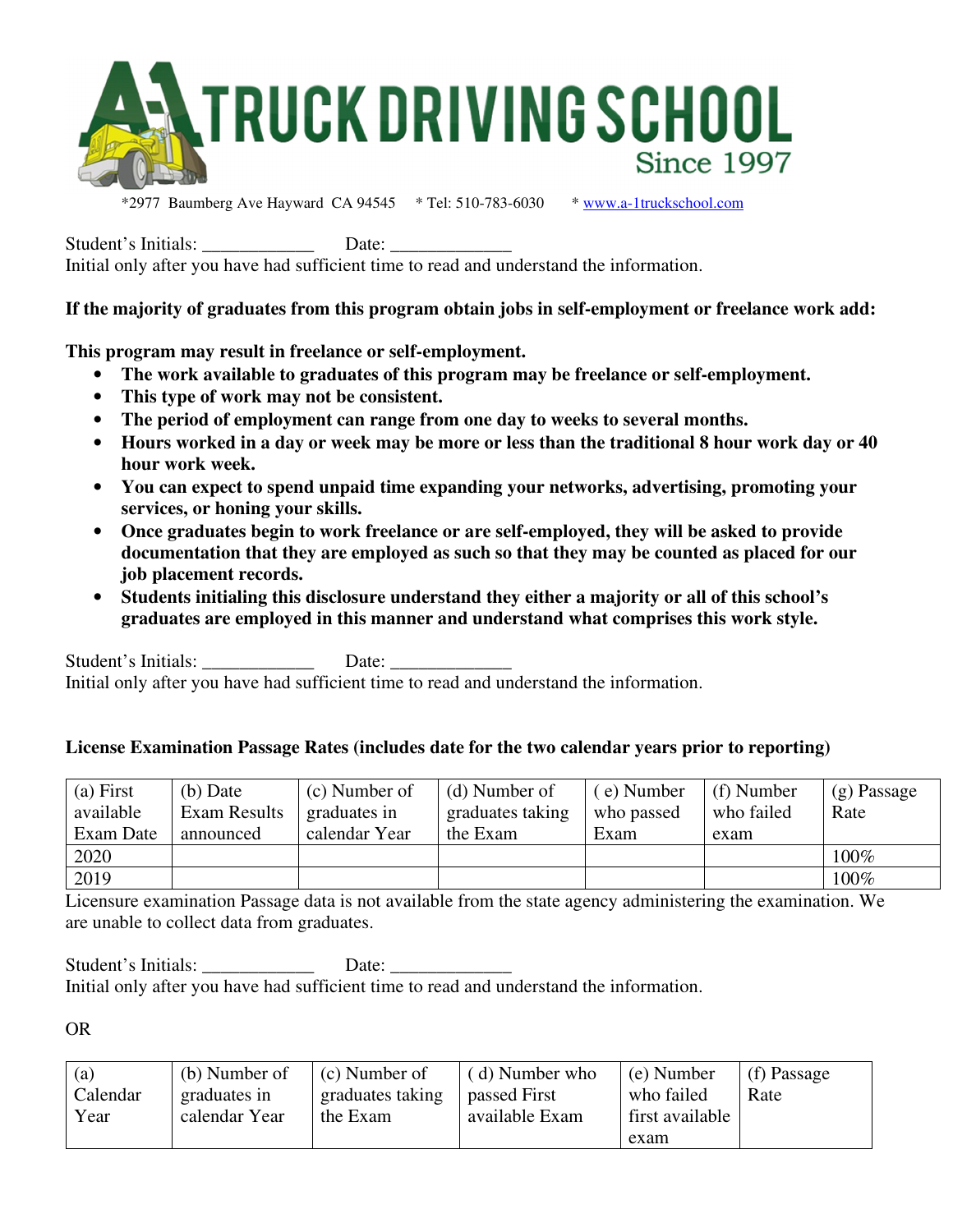

| 2020                                  |  |  | 100%               |
|---------------------------------------|--|--|--------------------|
| $\mathcal{D}$ $\mathcal{D}$ 1<br>2012 |  |  | $\Omega$<br>$J0\%$ |

Licensure examination Passage data is not available from the state agency administering the examination. We are unable to collect data from graduates.

Student's Initials: \_\_\_\_\_\_\_\_\_\_\_\_\_\_\_\_\_\_\_\_\_\_\_ Date: \_\_\_\_\_\_\_\_\_\_\_\_\_\_\_\_\_\_\_\_\_\_\_\_\_\_\_\_\_\_ Initial only after you have had sufficient time to read and understand the information.

Salary and Wage Information (includes data for the two calendar years prior to reporting)

| (a)      | (b)              | (c) Graduates | (d)        | e)          | (f)         | (g)      | $(h)$ No    |
|----------|------------------|---------------|------------|-------------|-------------|----------|-------------|
| Calendar | <b>Graduates</b> | Employed in   | $$20,001-$ | $$25,001$ - | $$40,001$ - | \$45,001 | Salary      |
| Year     | Available        | Field         | \$25,000   | \$40,000    | \$45,000    |          | Information |
|          | for              |               |            |             |             | \$50,000 | Reported    |
|          | Employment       |               |            |             |             |          |             |
| 2020     | 38               | N/A           |            |             |             |          | 38          |
| 2019     | 106              | N/A           |            |             |             |          | N/A         |

A list of sources used to substantiate salary disclosures is available from the school.

Student's Initials: \_\_\_\_\_\_\_\_\_\_\_\_\_\_\_\_ Date: \_\_\_\_\_\_\_\_\_\_\_\_ Initial only after you have had sufficient time to read and understand the information.

#### **Cost of Education Program**

Total charges for the program for students completing on-time in 2020: \$4,450 Total charges may be higher for students that do not complete on time.

Total charges for the program for students completing on-time in 2019: \$4,450 Total charges may be higher for students that do not complete on time.

Student's Initials: \_\_\_\_\_\_\_\_\_\_\_\_\_\_\_\_\_ Date: \_\_\_\_\_\_\_ Initial only after you have had sufficient time to read and understand the information.

Studens at A 1 Truck Driving School are not eligible for federal student loans. This institution does not meet the U.S. Department of Education criteria that would allow its students to participate in federal student aid programs.

Student's Initials: Date: Initial only after you have had sufficient time to read and understand the information.